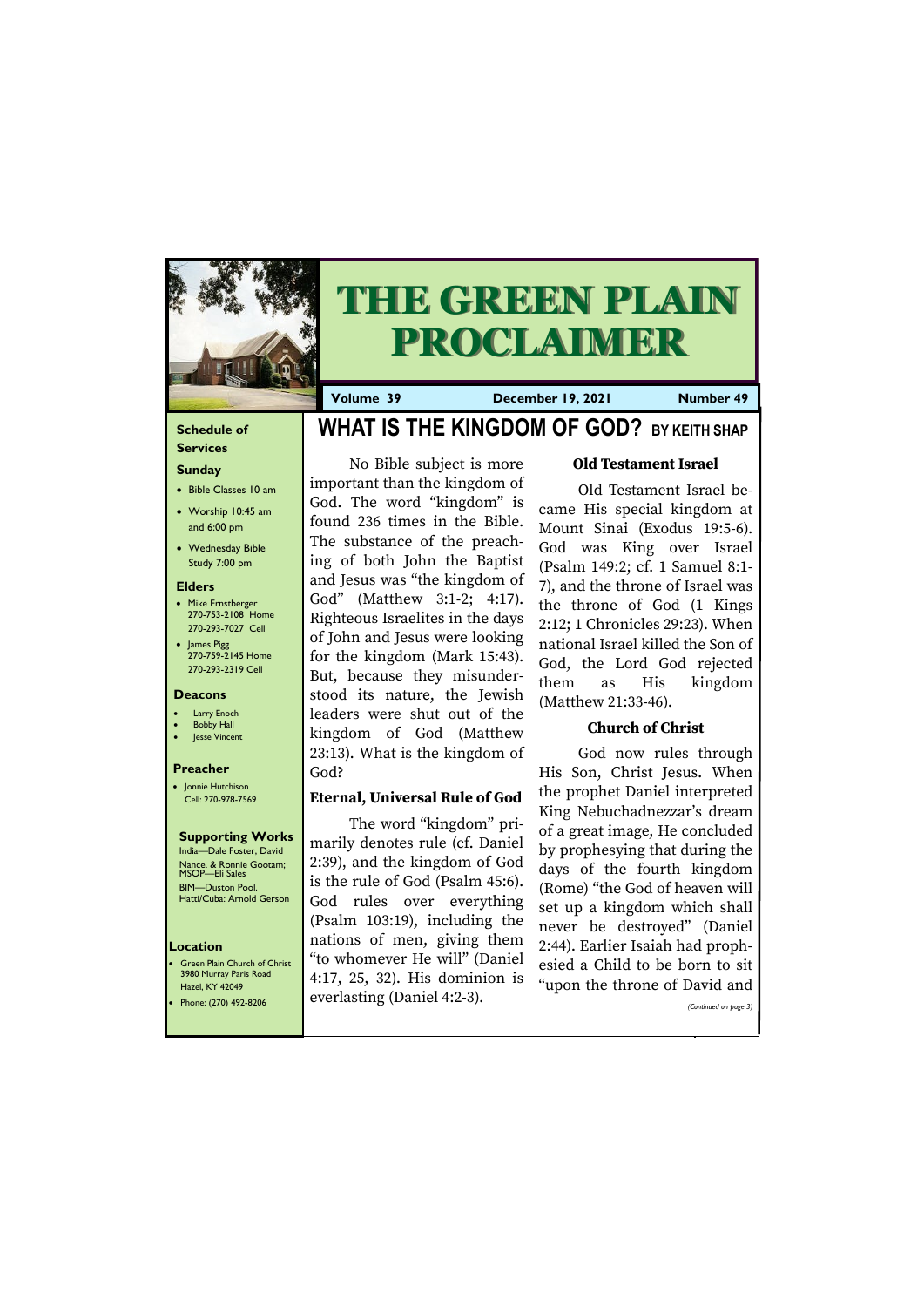#### NEWS AND NOTES

*REMEMBER IN PRAYER: Green Plain members*: Peggy Jarvis, Joanne Barnes, Maxine Pool, Hayes and Marjorie Grady, Jim Fielder, Larry Enoch, and Mary and Jim Lowrie. And Jesse and Mary Vincent. Vickie Canter will be receiving treatment in Louisville following her recent surgery. She also had appointments with a radiologist and an oncologist this past week. Continue to pray for Vickie, Chad, Kaitlyn and Cody during this trying time.

*Family and Friends:* Teresa Tacker, Bryan White, Kenneth Mizell, Dale Pentecost, Brett Wyatt, Roger Rhoades, Joel White, Mary Lou Joseph, Jennie Pool. Nat and Rita Evans and Larry and Rose Wyatt. Pray for all those who lost loved ones, homes & their livelihood in the recent storm.

- **OPEN HOUSE** at the Pigg's this evening following services. All are invited to attend.
- **PANTRY ITEMS November 2021: 5—Stewed Tomatoes; 12—Spaghetti Sauce; 19— Tuna; 26—Apple Sauce.** Please bring any additional items you wish for the "blessing box" which is located next to the breezeway on the north side of the building.
- **December 2021 Anniversaries:** 17—Mary & Jesse Vincent; 22—Marjorie & Hayes Grady; 17-Debbie & Mike Ernstberger; **Birthdays:** 7-Mike Ernstberger; 9—Debbie Ernestberger; 12—Wanda Barrett (Murray Paris Rd); 12—Jesse Vincent; 17—Marie Wyatt; 18-Wanda Barrett (Green Plain RD); 16– Cody Canter; 21—Larry Enoch; Please let us know if we have left anyone out.
- *ENROLL IN A FREE BIBLE CORRECSPONDENCE COURSE. Send your name and complete mailing address and phone number to Green Plain church of Christ 3980 Murray Paris RD Hazel, KY 42049 or email your request to greenplaincoc@gmail.com.*

#### **Page 2**

#### **THOSE TO SERVE DECEMBER 2021**

**Announcements: Chad Canter Preside at Lord's Table AM: James & Chad Preside at Lord's Table PM: 5th-James; 12th-Chad; 19th-James; 26th Chad. Opening Prayer AM**

**5th-Jim Lowrie; 12th-Mike Ernstberger; 19th-Jonnie Hutchison; 26th-Bobby Hall.**

#### **Closing Prayer PM**

**5th-Roy Wyatt; 12th-Dave Thompson; 19th-Perry Jarvis; 26th-Junior Morris**

**Song Leaders: AM-Perry; PM-Mike; WED-Chad**

#### *LESSONS TODAY*

**Bible Study-10 AM** *The Book of Acts*

#### **Worship**

| <b>Count Contribution: James &amp; Chad</b> | A Study of 1 John |
|---------------------------------------------|-------------------|
|                                             | $7:00$ PM         |

**10:45 am***— "Our Adversary in 3 Forms"*

*6 pm***— "Christ our Mediator"**

**Wednesday Bible Class**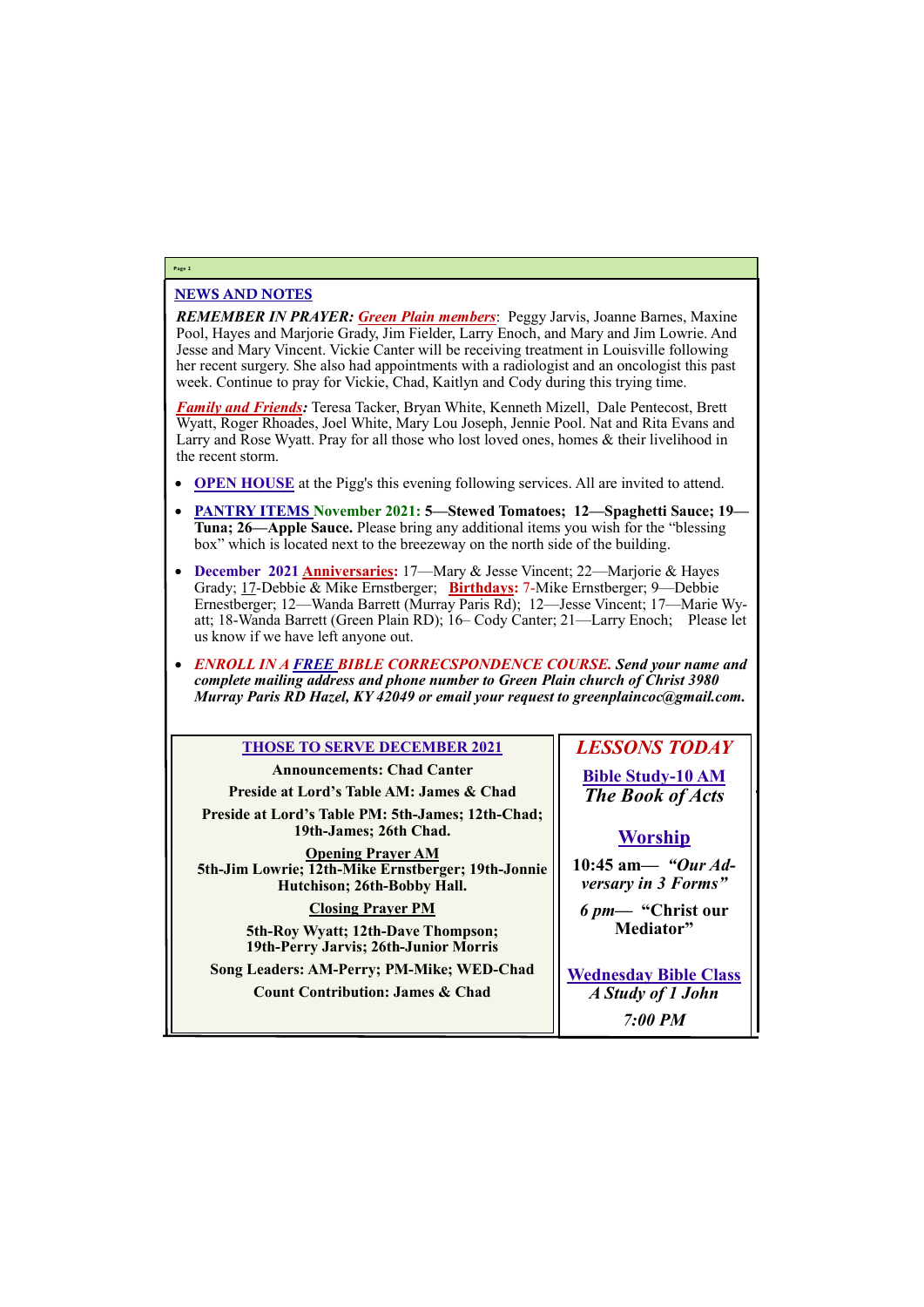**Page 3**

over His kingdom … even forever" (Isaiah 9:6-7). Jesus the Son of Mary is that Child (Luke 1:30-33). He lived under Roman rule (Luke 2:1-7). When He was raised from the dead He sat upon the throne of David (Acts 2:29-31). He is now "the blessed and only Potentate, the King of kings and Lord of lords" (1 Timothy 6:13-16). When God raised Christ from the dead, He "seated Him at His right hand in the heavenly places, far above all principality and power and might and dominion, and every name that is named, not only in this age but also in that which is to come" (Ephesians 1:15- 23). Thus, in this epoch, the New Testament age, the kingdom of God and the kingdom of Christ are one and the same (Ephesians 5:5). This kingdom is also known as the kingdom of heaven (cf. Matthew 13:10-11; Luke 8:9-10).

The kingdom in this sense is the church of Christ. When Christ promised to build His church, He promised to give the apostle Peter "the keys of the kingdom of heaven" (Matthew 16:18-19). He didn't build one spiritual building and give Peter the keys to another. The church is the kingdom. In coming to the "general assembly and church of the firstborn" (Hebrews 12:22-23), we "are receiving a kingdom which cannot be shaken" (Hebrews 12:28).

—[What Is The Kingdom Of God? | Highway 5 South](http://www.christistheway.com/what-is-the-kingdom-of-god/)  [Church of Christ \(christistheway.com\)](http://www.christistheway.com/what-is-the-kingdom-of-god/)

When people believe and obey the gospel, the Lord adds them to His church (Acts 2:36-41, 47). The kingdom of God is

within them (Luke 17:20-21), i.e., God through Christ rules in their hearts, and they are in His kingdom (Colossians 1:13; Revelation 1:9).

#### **Heaven**

But there is a fourth sense in which the phrase "the kingdom of God" is used. The saved will inherit the kingdom, eternal life in heaven (Matthew 25:34, 46; 1 Peter 1:3-5). Thus, "We must through many tribulations enter the kingdom of God" (Acts 14:22; cf. 2 Peter 1:10-11). Then, "death will be swallowed up in victory" (1 Corinthians 15:50-54).

#### **Conclusion**

Thus, there are four senses in which Scripture uses the phrase "kingdom of God": the eternal, universal rule of God, Old Testament, national Israel, the church of Christ, and the heavenly home. If we are to inherit the heavenly kingdom, we must submit to the rule of Christ by faith and obedience. We must be born again by being baptized into Christ (John 3:3,5), become partakers of the divine nature (2 Peter 1:2-11), and endure many tribulations (Acts 14:22). Are you an heir of the kingdom?

#### **Luke 9:62**

*"No one, having put his hand to the plow, and looking back, is fit for the kingdom of God."* 

*(Continued from page 1)*